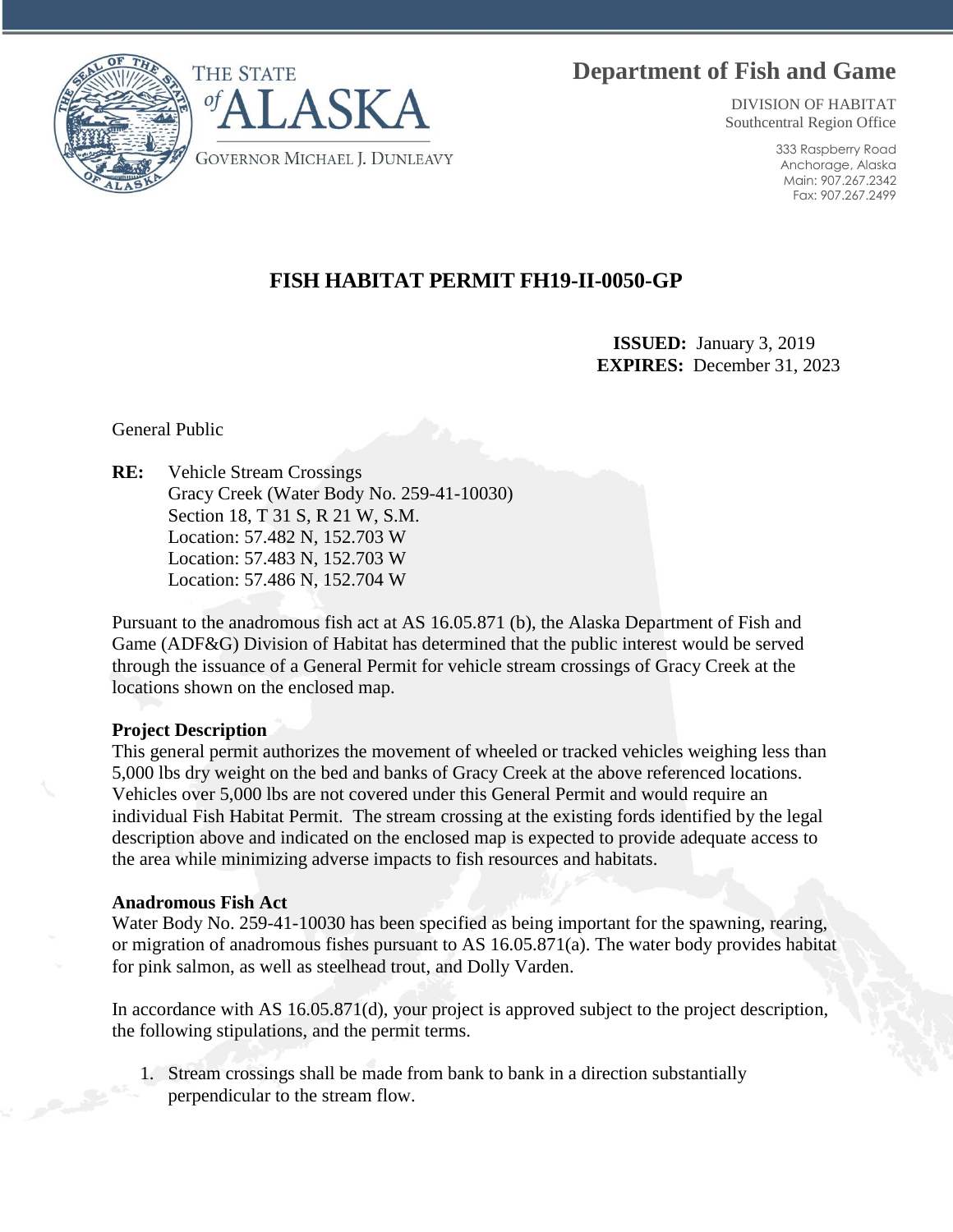- 2. Stream crossings shall be made only at locations with gradually sloping banks. There shall be no crossings at locations with sheer or cut banks.
- 3. Streambanks and streambeds shall not be altered or disturbed in any way to facilitate crossings.
- 4. Vehicles shall not be parked in open water. Parking below ordinary high water is authorized only on frozen surfaces or exposed gravel bars.
- 5. Vehicles shall not be refueled or serviced below ordinary high water. Vehicles leaking oil or other hazardous substances are prohibited from crossing the creek.

# **Permit Terms**

This letter constitutes a permit issued under the authority of AS 16.05.871 and must be retained on site during project activities. Please be advised that this determination applies only to activities regulated by the Division of Habitat; other agencies also may have jurisdiction under their respective authorities. This determination does not relieve you of your responsibility to secure other permits; state, federal, or local. You are still required to comply with all other applicable laws.

You are responsible for the actions of contractors, agents, or other persons who perform work to accomplish the approved project. For any activity that significantly deviates from the approved plan, you shall notify the Division of Habitat and obtain written approval in the form of a permit amendment before beginning the activity. Any action that increases the project's overall scope or that negates, alters, or minimizes the intent or effectiveness of any provision contained in this permit will be deemed a significant deviation from the approved plan. The final determination as to the significance of any deviation and the need for a permit amendment is the responsibility of the Division of Habitat. Therefore, we recommend you consult the Division of Habitat immediately before considering any deviation from the approved plan.

You shall give an authorized representative of the state free and unobstructed access to the permit site, at safe and reasonable times, for the purpose of inspecting or monitoring compliance with any provision of this permit. You shall furnish whatever assistance and information the authorized representative reasonably requires for monitoring and inspection purposes.

In addition to the penalties provided by law, this permit may be terminated or revoked for failure to comply with its provisions or failure to comply with applicable statutes and regulations. You shall mitigate any adverse effect upon fish or wildlife, their habitats, or any restriction or interference with public use that the commissioner determines was a direct result of your failure to comply with this permit or any applicable law.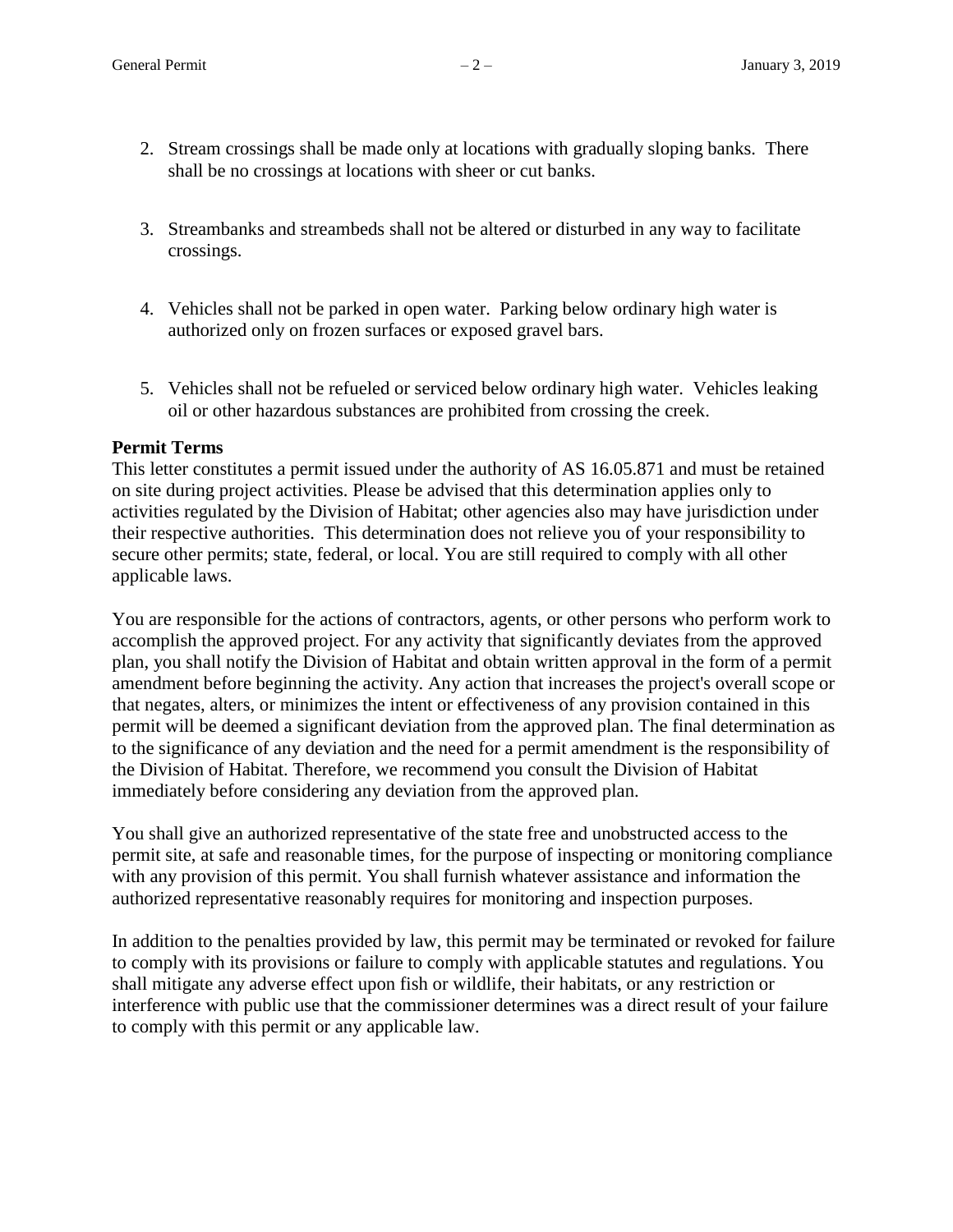You shall indemnify, save harmless, and defend the department, its agents, and its employees from any and all claims, actions, or liabilities for injuries or damages sustained by any person or property arising directly or indirectly from permitted activities or your performance under this permit. However, this provision has no effect if, and only if, the sole proximate cause of the injury is the department's negligence.

You may appeal this permit decision relating to AS 16.05.871 in accordance with the provisions of AS 44.62.330-630.

Please direct questions about this permit to Habitat Biologist Will Frost at 267-2813 or emailed to william.frost@alaska.gov.

Sincerely, Doug Vincent-Lang Acting Commissioner

Benkor

By Ron Benkert Southcentral Regional Supervisor

Enclosures: Stream Crossing Map

Cc: AWT, Kodiak

Email cc: A. Ott, ADF&G N. Svoboda, ADF&G T. Hansen, ADF&G T. Polum, ADF&G K. Schaberg, ADF&G J. Rypkema, ADEC C. Larson, ADNR M. Slife, KIB USACE, Regulatory Branch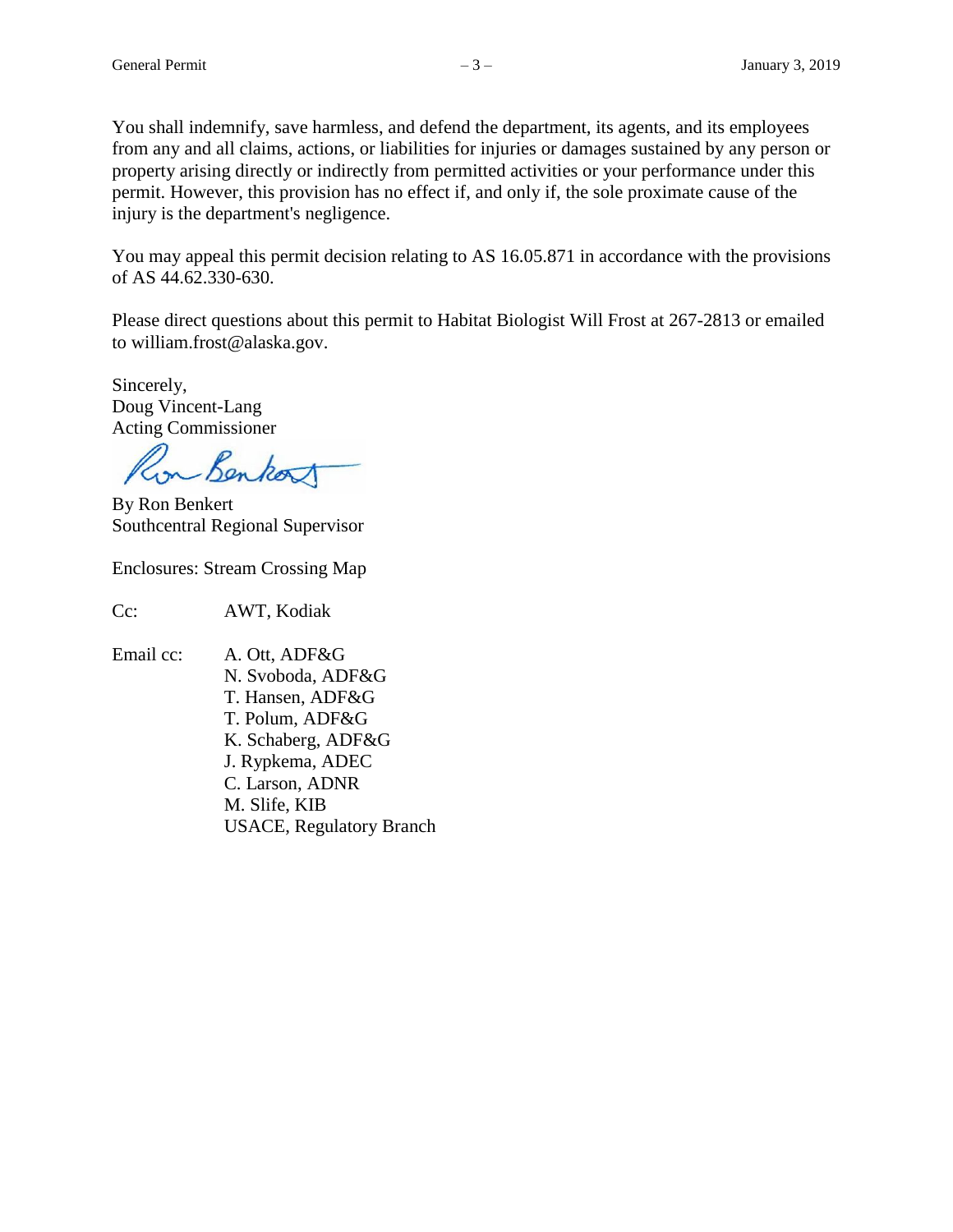## **FISH HABITAT PERMIT FH19-II-0050-GP**

#### **APPROVED STREAM CROSSING – MAP**

Gracy Creek – Stream No. 259-41-10030

1 Section 18, T 31 S, R 21 W, S.M. Location: 57.482 N, 152.703 W Location: 57.483 N, 152.703 W Location: 57.486 N, 152.704 W

Map notes: There are three approved fords of anadromous fish bearing waters within the area shown on this map, as noted by the legal descriptions above and depicted on the map. Crossings are authorized only within 20 feet of the centerline of a traditional ford crossing at the referenced location. You are advised to contact the Kodiak ATV Club or the appropriate land management agency concerning the location of approved trails or other restrictions on vehicle use on lands managed by those agencies. Vehicle stream crossings of other specified anadromous fish bearing waters, or other locations are not authorized, except by individual permit or other General Permits.